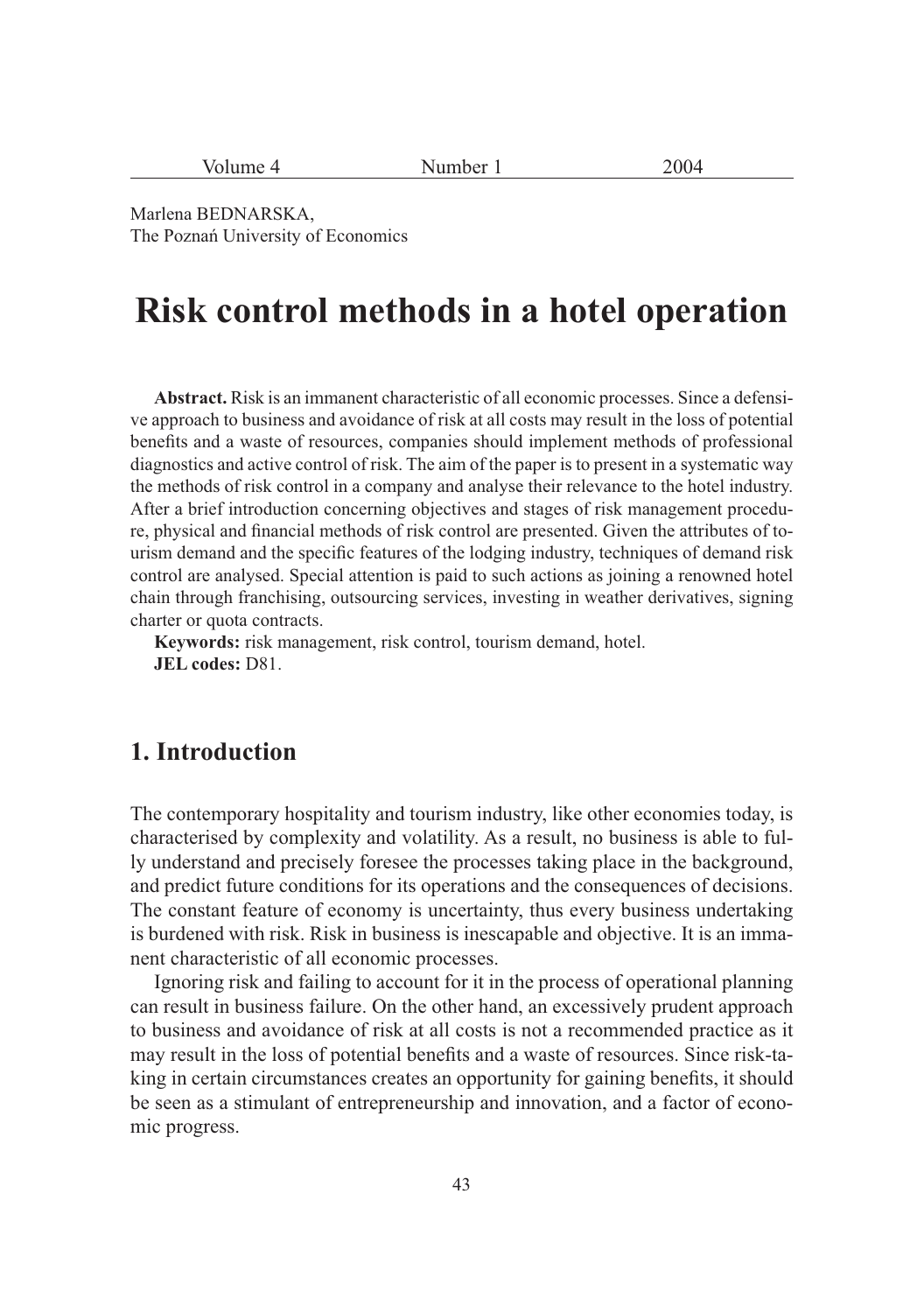In view of the above, risk management becomes more and more important. With progressing globalisation and more and more intense competition in the tourism market, the need for professional diagnostics and active risk control in the hospitality industry is evident.

The aim of this paper is to introduce and present in a systematic way the methods of risk control in a company, and analyse their relevance to the hotel industry.

### **2. Risk management procedure**

Risk control is an element of the risk management procedure. The fundamental objective of the process is to increase the level and stability of company value through the implementation of methods, techniques, and tools aimed at reducing negative consequences of events, and maximising potential benefits due to risk assumption.

Companies usually adopt a three-stage approach to risk management (Brigham and Gapenski 2000, vol. 2, p. 345):

- 1. Identification of all possible risks the company might face.
- 2. Assessment of the potential impact of specific risk factors on the company's performance.
- 3. Selection and implementation of risk control and monitoring tools. The risk management procedure is illustrated in the diagram below:



**Figure 1. Stages of the risk management process**

Source: The author's own proposition based on the related literature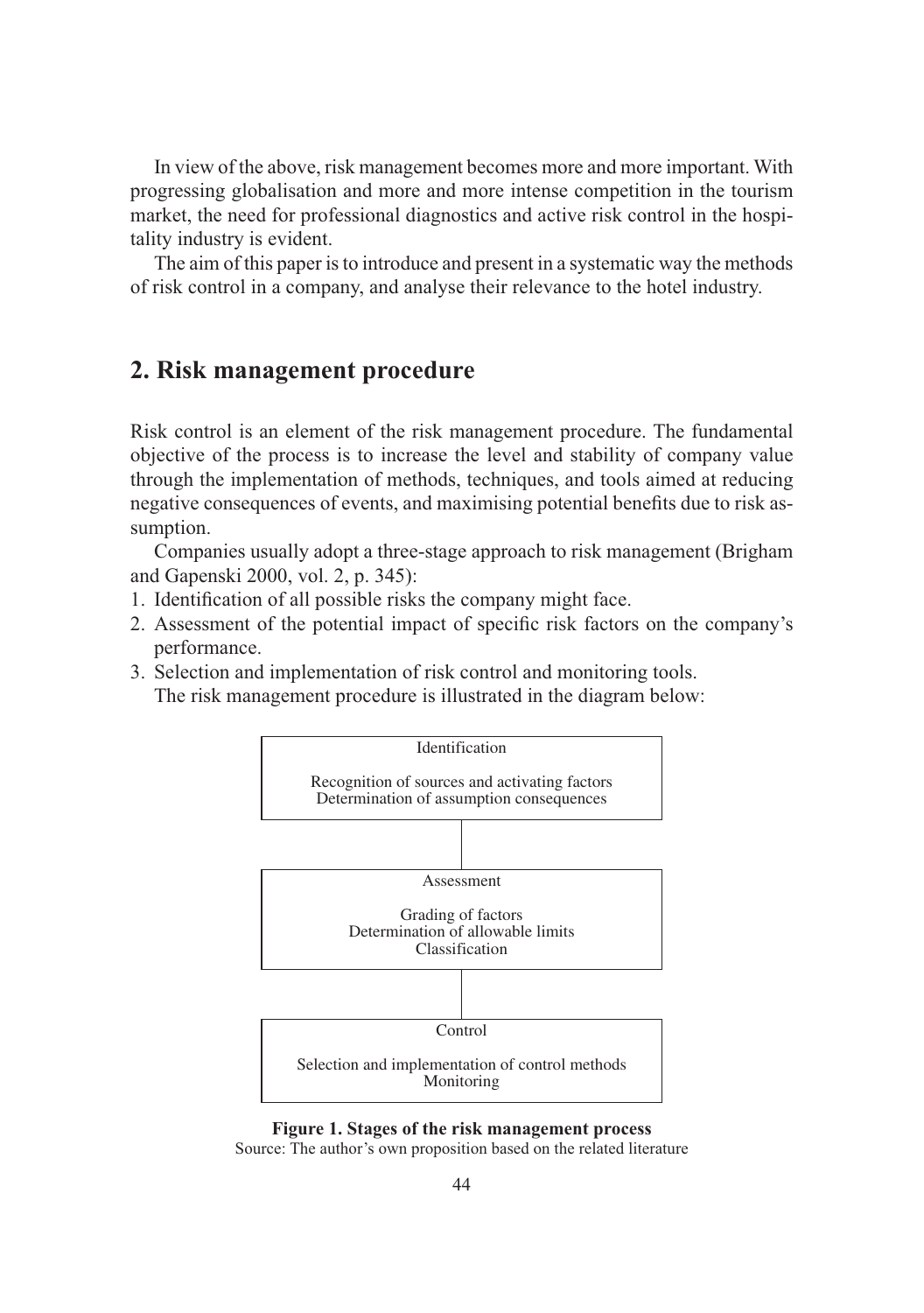At the stage of risk identification, possible sources of risk are identified together with circumstances needed to activate these risk factors, and the direct and indirect consequences of risk assumption are determined. In practice, this is done by a systematic presentation of all threats that can endanger realisation of the objectives set, and of the opportunities that can facilitate achievement of those objectives.

A static presentation of potential threats and opportunities deprived of a metrics system is of little use to the company. So at the next stage of the risk management process specific risk factors are measured and allowable (critical) limits are determined. If a risk factor goes beyond the tolerable limit, its perception changes and a mitigating action is triggered. The outcome of the assessment procedure is the classification of risk factors which identifies (Jedynak 1999, p. 39):

- inconsequential risk that can be disregarded,
- material risk that requires application of control methods,
- risk under observation, inconsequential at the time of assessment, but for which there are reasons to believe that it might become material in the future.

Risk control is applied at the strategic level of a company. Of interest are only those risk factors that can be manipulated with the use of available company resources and in compliance with the company's objectives. The selection of control methods and their implementation must be supported by a continuous flow of information about events occurring within the company and in its surroundings with respect to the accepted risk limits.

A company strategy in the conditions of uncertainty falls within one of the following three risk- handling approaches (Bizon-Górecka 2001, p. 51):

- defensive,
- cautious
- offensive.

The **defensive** strategy is realised through the isolation and avoidance of trouble for as long as possible. A company adopting this approach is overly prudent, unwilling to take any risk. Instead, it concentrates on survival and failure-preventing actions. A company adopting this strategy is likely to miss the opportunities that come along and to waste its resources.

The **cautious** strategy manifests itself in a prudent undertaking of risk-generating activities. A risk-cautious company concentrates its efforts on identifying threats, applying measures mitigating the consequences of negative changes in the company surroundings and on insuring itself against potential losses.

A company pursuing an **offensive** strategy is willing to take risk in order to gain benefits. Such a company does not just anticipate an unfavourable turn of events and try to prevent it but, above all, identifies and takes advantage of the opportunities that come along, actively seeks information, and makes an effort to implement solutions best suited to the predicted business conditions.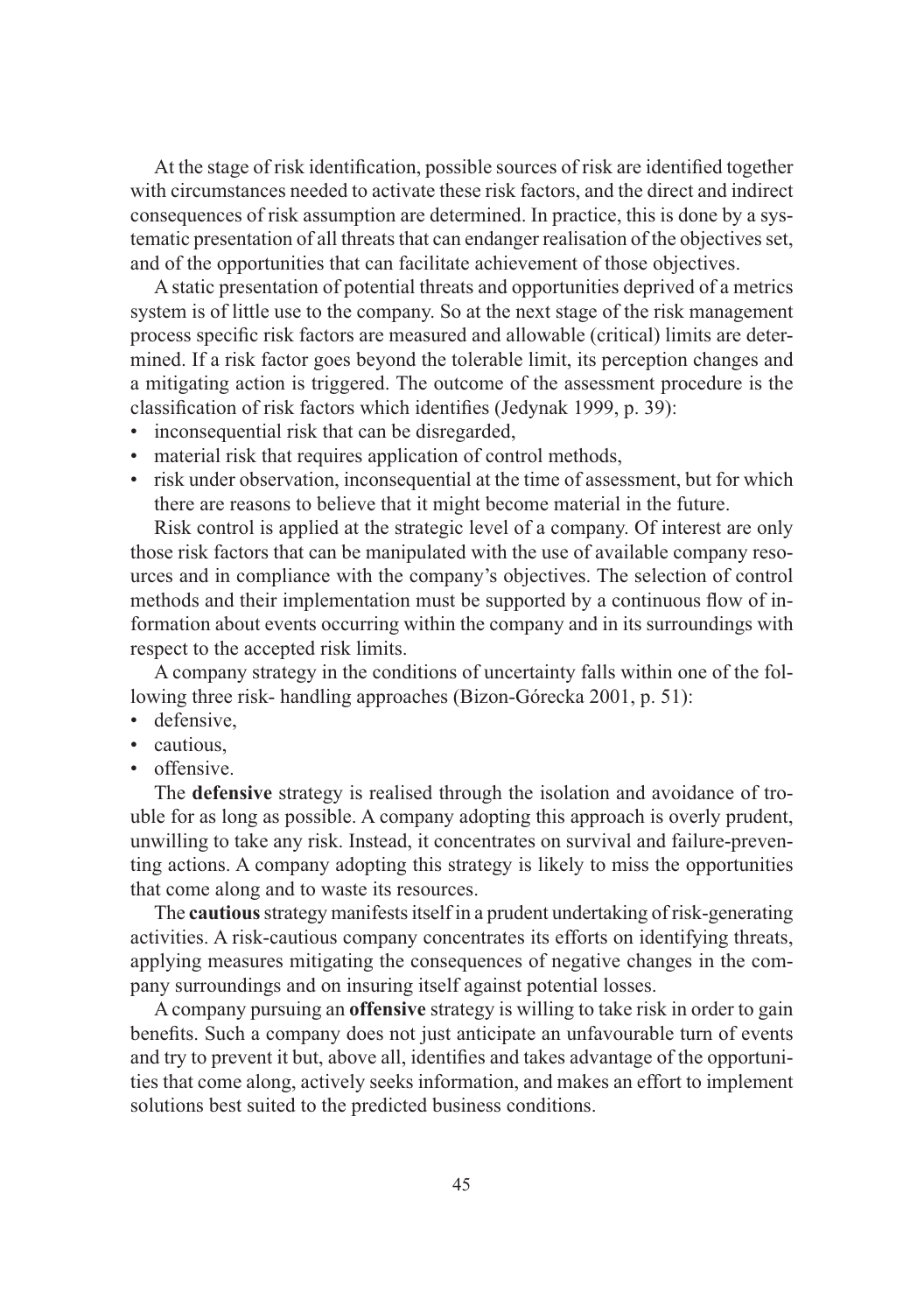#### **3. Risk control methods**

Within these general risk-handling strategies, companies use different control methods. These are shown in diagram 2:



**Figure 2. Risk control methods** Source: The author's own proposition based on the related literature

Risk control actions can be divided into two groups: organisational (physical) and financial. The organisational methods consist in taking physical precautions to eliminate or reduce the possibility that a particular event will occur, or to limit the consequences of risk materialisation. The financial control consists in securing resources to cover the consequences of risk materialisation.

**Risk avoidance** is one of the so-called negative risk control methods. It means that a company will not undertake certain activities in fear of the risk consequences. In some circumstances this may prove beneficial and the decision-maker gains peace of mind that the company will not incur losses. At the same time, however, the company misses opportunities to gain profits, should the risk-bearing activity go ahead. For this reason the risk avoidance technique is seen as a curb on initiative and entrepreneurship.

**Risk reduction** is a more practical approach that includes **preventive** techniques whose aim is to prevent the occurrence of a negative event and **repressive** techni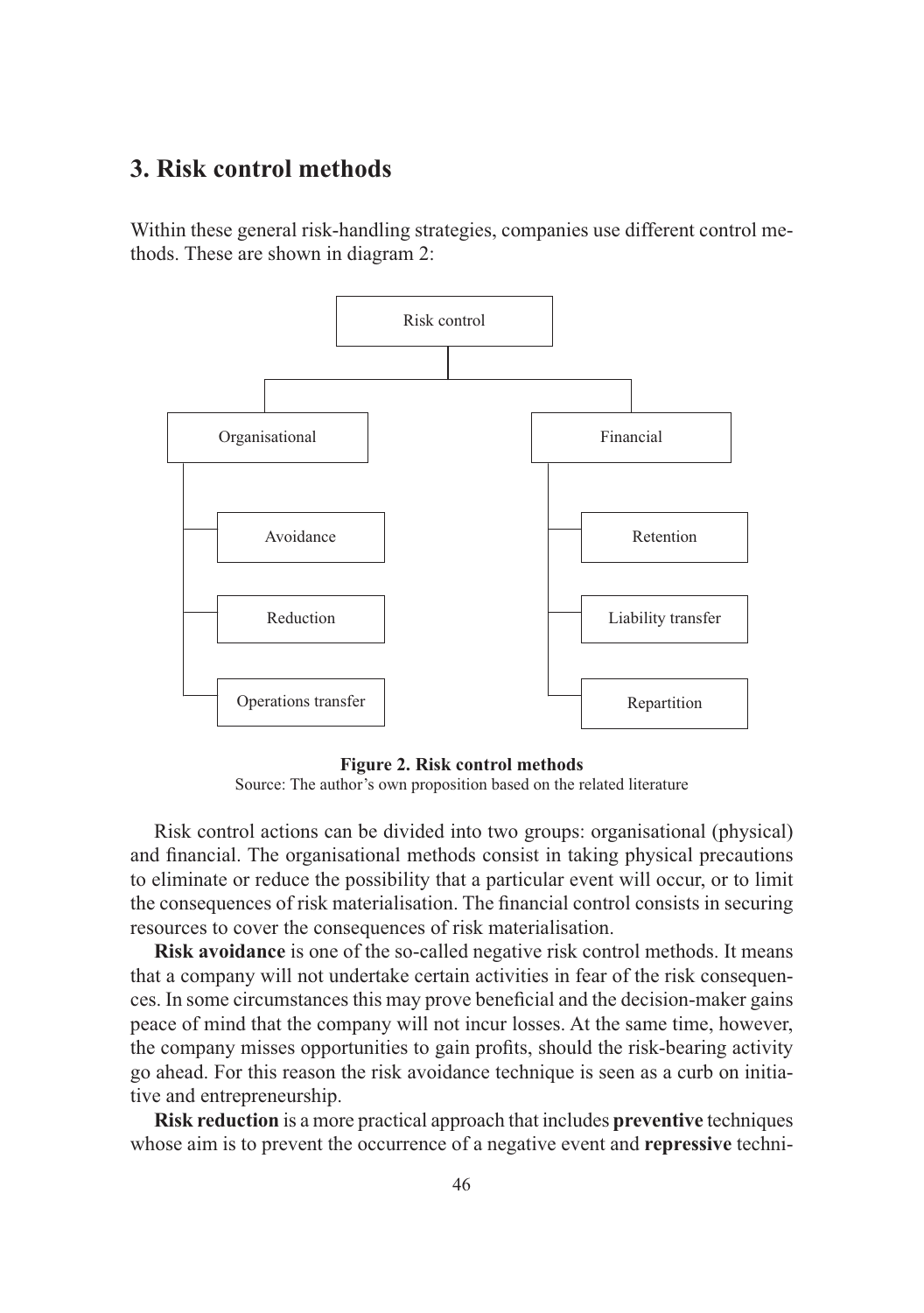ques, where action is taken to limit the consequences of possible negative events. The central idea to prevention is to address the likelihood of risk materialisation *ex ante*, whereas the repressive methods are applied *ex post*. In practice there are three categories of risk reduction measures (Diacon and Carter 1995, p. 81): **physical safety precautions** (such as installation of fire alarms or burglar alarms, employment of security personnel), **staff training** (e.g. customer care training), and development of **security and indemnity procedures** (e.g. examining the credibility of business partners, inclusion of the necessary indemnity clauses in contracts, requiring guarantees of payment, contingency planning, and quality control).

**Transfer of operations** is similar to avoidance. Both methods use the technique of avoiding particular activities to eliminate risk. The difference is that in the case of transferring operations, the risk-burdened activity is undertaken by another business unit which assumes the risk – a relocation of risk takes place.

In **risk retention** the company bears financial consequences of risk materialisation. Risk retention has two forms: passive and active. The former refers to unintentional retention of risk due to ignorance, indifference or negligence and it can hardly be called a technique of risk management. The latter is an intentional retention of risk, where the company is ready to cover the possible losses from its own financial resources. The losses may be covered by charging to the current operating costs (out of net profits), selling assets, building up a self-insurance fund, arranging loans.

In **transferring financial liability** a business entity suffers the physical effects of risk materialisation, but another party bears the financial consequences of it, usually for a fee (premium). The risk transferor thus gains a guarantee of access to external resources to cover the possible losses.

**Repartition**, also referred to as risk distribution or atomisation, is an intermediate method between risk retention and risk transfer. Its aim is to spread the financial consequences of risk materialisation over a group of entities. An example of risk repartition is a corporation structure (parent company with subsidiaries).

Effects of individual risk control methods are differently distributed in time. These relationships are shown in Figure 3.

# **4. Risk control techniques in hospitality industry**

In the process of risk management in a hotel operation special attention must be paid to sales-related factors. This is because in this market-oriented business profit improvement depends mainly on the sales growth (Kotaś and Sojak 1999, p. 20). Therefore, in the hotel industry the demand risk plays a significant role. This risk element is related to such inherent attributes of tourism demand as its strong de-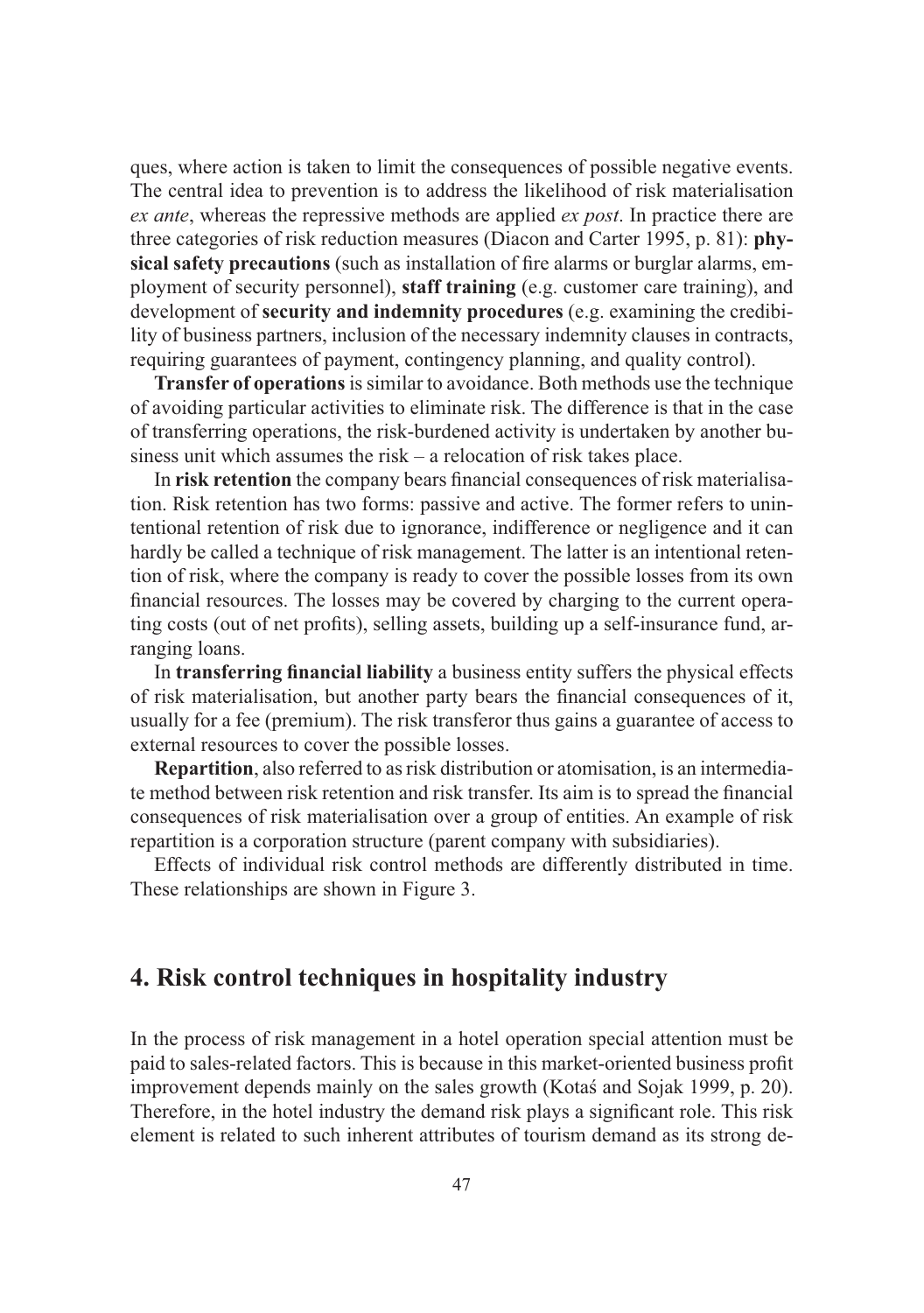

**Figure 3. Time distribution of risk control methods** Source: The author's own proposition based on Jedynak 1999, p. 40

pendence on incidental factors, tendency to time and space concentration, and its remoteness from the place of delivery and consumption of services (Konieczna-Domańska 1999, p. 57).

The fact that tourism demand is uncertain has a great bearing on the planning process of a hotel operation, the more so that the hotel industry is specific because its service capacity is fixed, production and consumption of its services are inseparable, and it has an unfavourable cost structure (Harris 1995, pp. 15-22).

In the short term a hotel capacity is inflexible. Hotels, with a fixed number of rooms, face the problem of matching their supply to available demand. A sudden growth in demand means turning customers away and forfeiting potential profits. A fall in demand generates losses due to high costs of maintaining readiness to perform services and receive visitors.

In the lodging industry the act of production and consumption must be simultaneous. The performance of the service requires active participation of the producer and the consumer together, and it takes place on the premises of the producer. This temporal and spatial inseparability means that it is impossible for a hotel operator to create stocks and to distribute products physically – if service is unsold, the potential revenue it represents is lost and cannot be recovered.

A high ratio of fixed to variable costs is another important feature of the hospitality industry. As a result, the hotel occupancy rate has little bearing on its total costs, whereas the average cost of service production is strongly dependent on the room sales. In other words, the hotel business is vulnerable to the fluctuations in demand – even a small change in the volume of sales entails a significant change in the hotel's operating incomes. Hence, demand fluctuations strongly affect performance stability in the hotel industry. Given the specific features of the lodging industry, the risk identification efforts should focus on those risk factors which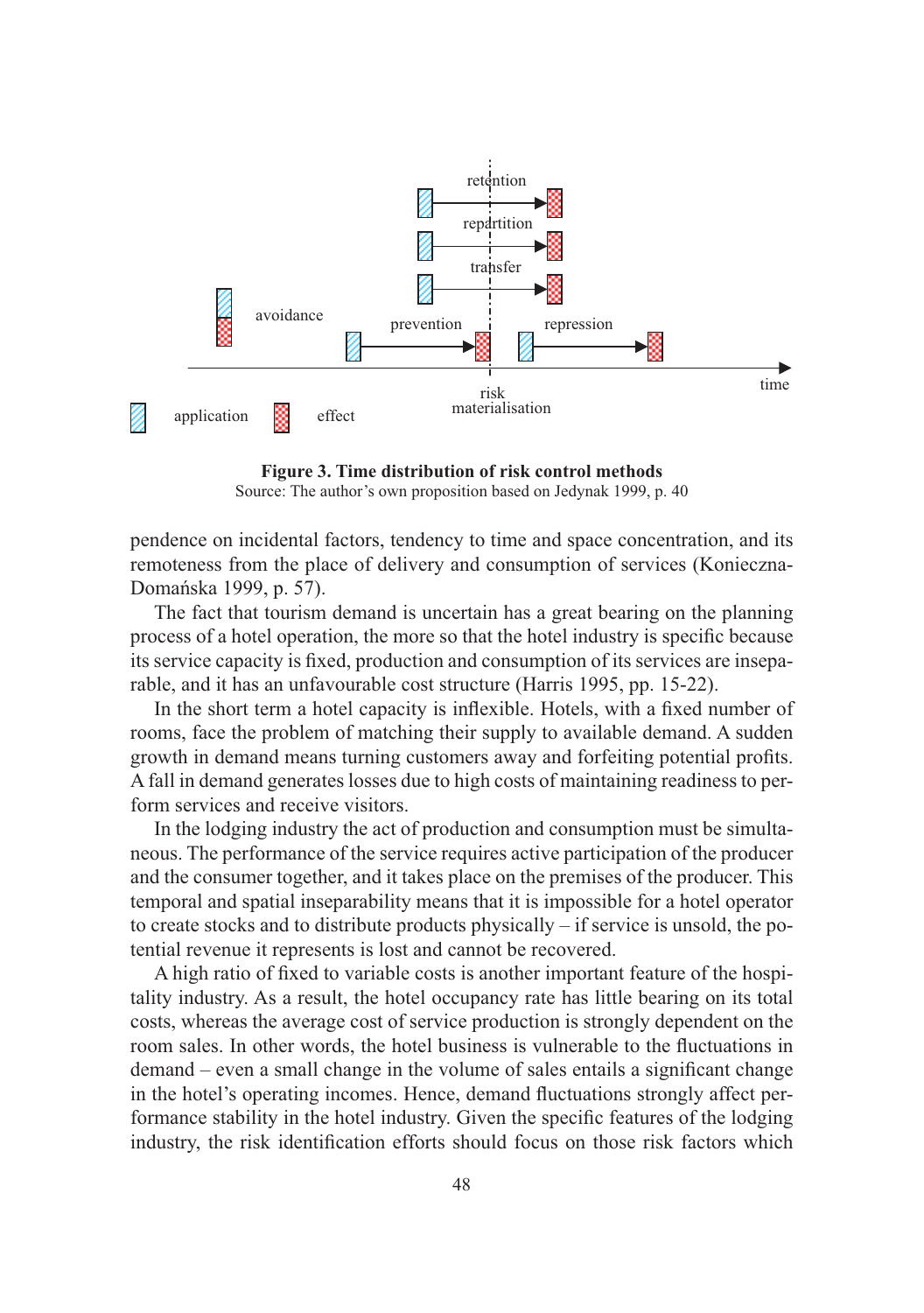have an impact on the size of demand and consequently affect the level of sales, in a word – they should concentrate on the demand risk and similar types of risk such as weather or competition risk.

The simplest technique of risk control is avoidance. An example of the avoidance tactics is to abandon plans for opening a conference centre because of fear that demand for this type of services might not be satisfactory. As has been noted here, such an approach must not turn into a routine as it leads to a loss of potential benefits. Besides, there are situations where avoiding certain types of risk is simply impossible if the business is to continue, or if avoiding risks in one area will intensify them in another. For example, introducing a stringent credit policy towards institutional clients whereby a hotel demands instant payment for the service rendered to eliminate bad debts may turn clients away and result in a sales decline.

One of the techniques hotels use to reduce the demand risk is to join a renowned hotel chain through a franchising or management contract. This way a hotel can take advantage of a proven and successful business formula, gains the right to offer services under a recognised brand name, and can use images, emblems, and logos that in the eyes of the consumer symbolise excellence.

In order to limit the likelihood of a bad choice, consumers want to obtain the fullest possible information about a product they intend to purchase. The cost of obtaining information about a product depends to a large degree on the recognition of this product's properties. By this criterion products fall into two basic categories (Forlicz 2001, p. 118):

- products whose properties are recognised before purchase (e.g. appearance, softness, fragrance),
- products whose properties are revealed during consumption (e.g. comfort, reliability, quality).

From the consumer perspective, the cost (effort) of obtaining information about goods and services whose properties become apparent only during consumption, such as hotel services, is usually much higher than it is in the case of goods and services with properties recognised before purchase. For this reason the consumer, trying to avoid the trouble and cost of seeking information, prefers to buy a recognised product whose properties have so far been acceptable, rather than risk the purchase of an unknown product whose properties – for all he or she knows – might be better or worse than those of the product usually bought. This consumer behaviour pattern explains the growing role of brand awareness. The effect of brand name is what franchisees take advantage of.

The operations transfer techniques used by hotels to limit the demand risk include such actions as contracting out certain services (e.g. parking services), or renting premises to operators providing services or selling goods to hotel guests (e.g. barber shops, hairdresser and beauty salons, recreation and entertainment services, florists, souvenir shops, etc).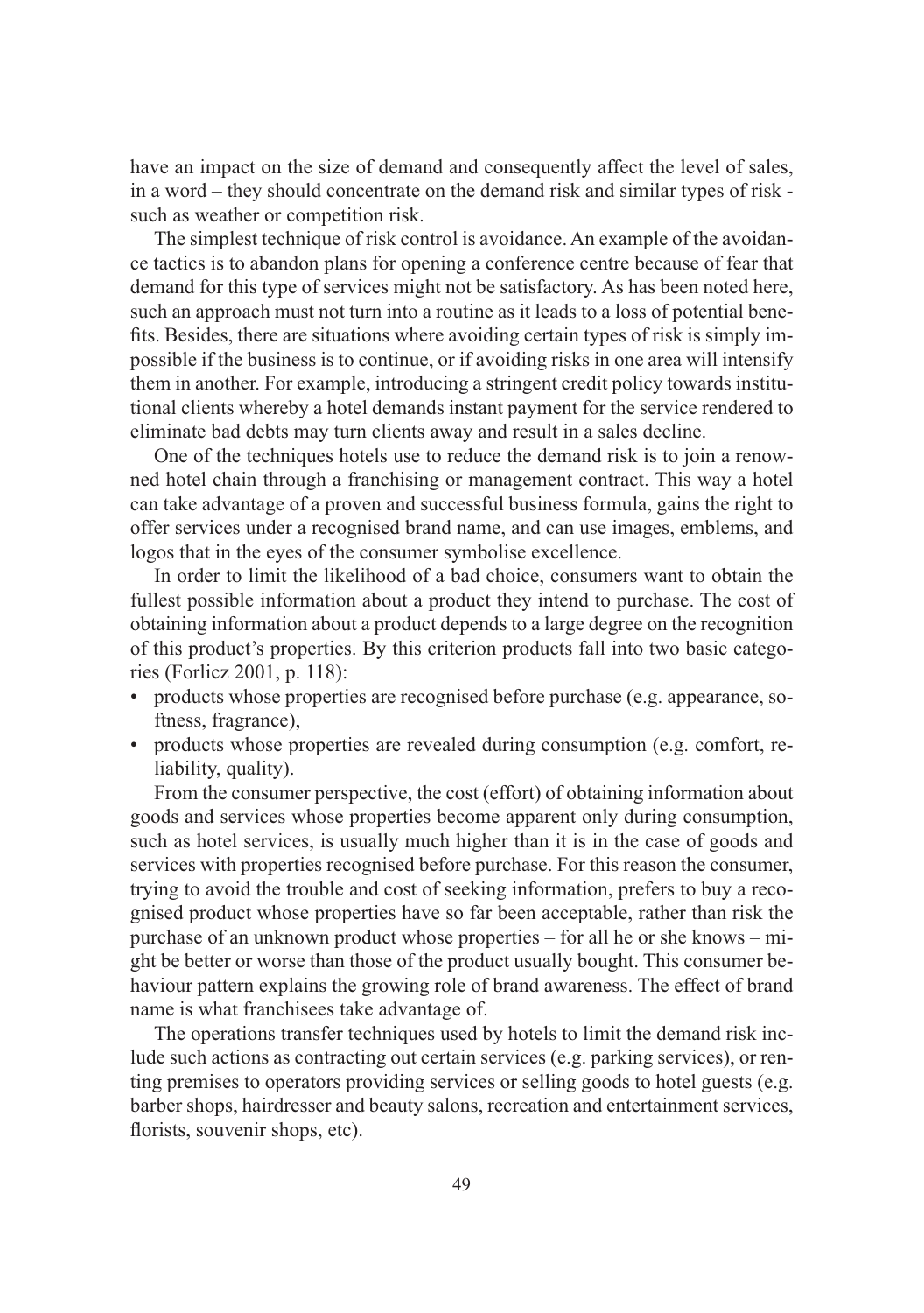The best known technique of transferring responsibility is insurance. In the hotel industry insurance is voluntary and is applied mainly to property risk. The most frequently bought policies include insurance against losses due to fire and similar catastrophic events such as explosion, lightning strikes, flood, leakage from water and sewage systems, and losses due to theft. Another type of insurance cover, important to the hotel industry, is liability insurance whose purpose is to protect hotel operators from customer claims. This type of insurance is particularly useful because the civil code places on hotels a responsibility for loss or damage to the property carried onto the premises by guests on the principle of risk, not guilt. This means that a hotel is financially responsible for the loss or damage to the guest's property even if it cannot be blamed for the incident (Nestorowicz 1999, p. 105).

An interesting but not yet very common technique of risk transfer is investing in derivative financial instruments such as weather contracts. These derivatives, whose purpose is to cover contingent losses due to weather vagaries, relate both to atmospheric precipitation and temperature. Institutions dealing with weather contracts target their offerings at power generating companies and power distributors, ice-cream makers, breweries, and also amusement parks, pub chains, restaurants, and hotels. The advantage of derivatives over traditional insurance lies in the fact that insurance companies pay a compensation based on actual damages caused by weather, whereas the payout from a derivative is contingent on a weather factor index (precipitation or temperature) reaching a pre-defined value. The principles of payout from a derivative are set *ex ante*, hence they are clear to both contracting parties and eliminate the possibility of the so-called "moral hazard", whereby one party might manipulate the extent of damage to suit its interests.

A relatively popular risk transfer technique used in the hotel industry is a contract with tour operators. The most common forms of collaboration between hotels and tour operators are charter contracts and allotments (quota contracts). They totally or partially shift the risk of a hotel's unused capacity onto a tour operator in exchange for lower prices. By entering into formal co-operative arrangements with tour operators a hotel gains two major benefits, important for its pricing policy and profitability: the demand for its services increases, and the risk of unsold services declines (Konieczna-Domańska 1999, p. 109).

Another technique of risk spreading through distribution is external diversification based on industry consolidation (mergers and acquisitions) or cooperation (consortia, strategic alliances). The resulting unions or conglomerates enable the levelling out of the effects of downturns in specific markets.